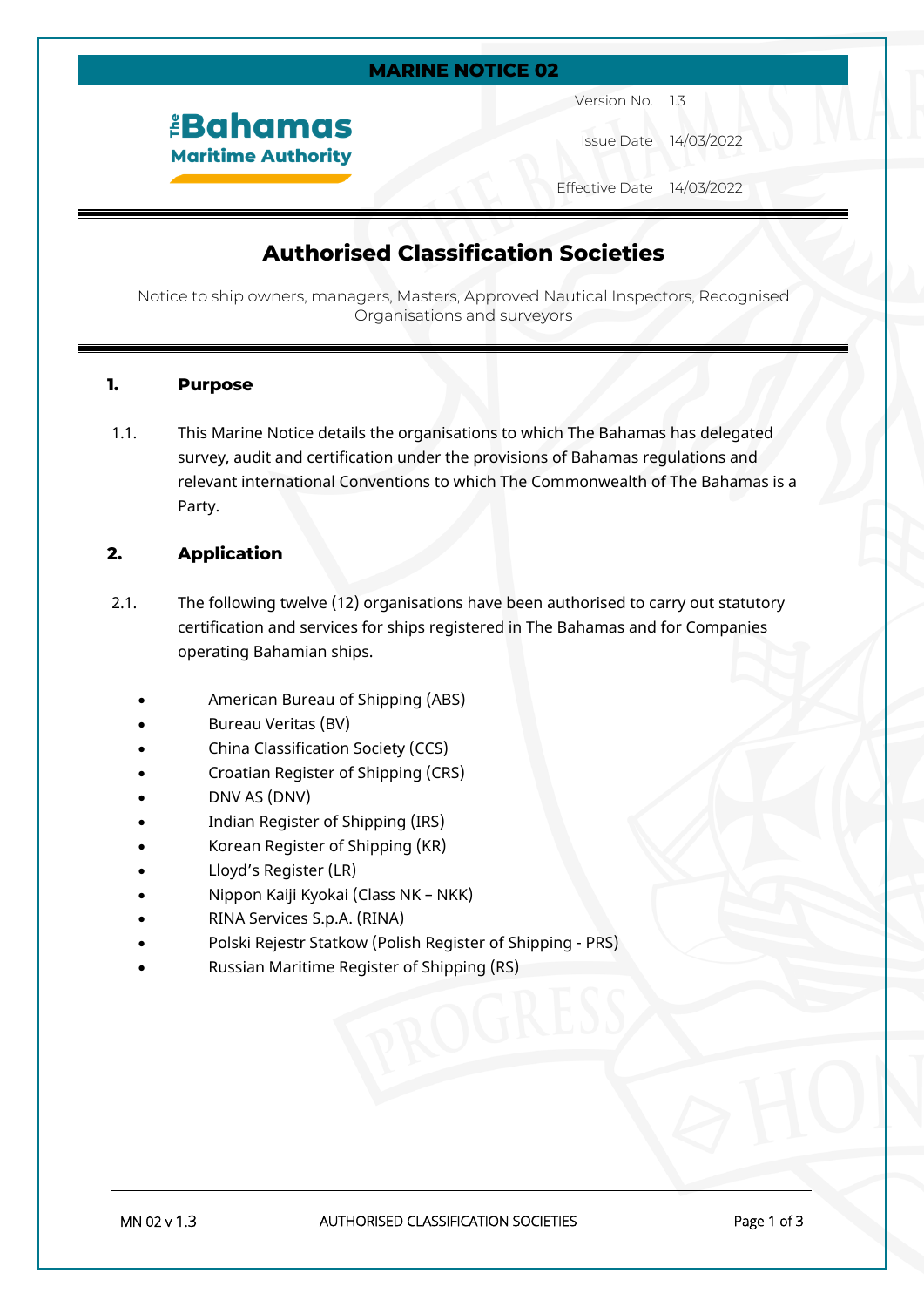

### **3. Authorisation**

- 3.1. The Bahamas has authorised the organisations listed above as Recognised Organisations (ROs) and Recognised Security Organizations (RSOs) in accordance with:
	- i. International Maritime Organization (IMO) Assembly Resolution A.739(18) *Guidelines for the Authorization of Organizations Acting on Behalf of the Administration* and the Annex and Appendices thereto, as amended;
	- ii. IMO Resolution A.789(19) *Specifications on the Survey and Certification Functions of Recognized Organizations acting on behalf of the Administration* and the Annex thereto, as amended;
	- iii. IMO Resolutions MSC.349(92) and MEPC.237(65*) Code for Recognized Organizations (RO Code)* and the Annex and Appendices thereto, as amended;
	- iv. Regulation 5.1.1.3 and 5.1.2 of the International Labour Organisation (ILO) Maritime Labour Convention, 2006 (MLC), as amended.
- 3.2. The scope of authorisation of the nominated organisations is as found in the document, "The Bahamas National Requirements", which is available on the Bahamas Maritime Authority (BMA) website: <https://www.bahamasmaritime.com/>.
- 3.3. Details of Recognised Organisations and Recognised Security Organisations authorised by The Bahamas have been submitted to ILO and IMO and are listed on the <u>ILO NORMLEX</u> and <u>IMO GISIS</u>1 systems respectively.
- 3.4. Any request for clarification regarding the scope or extent of authority of a Recognised Organisation to represent or act on behalf of The Bahamas should be made directly to the BMA Inspections & Surveys department at [tech@bahamasmaritime.com.](mailto:tech@bahamasmaritime.com)
- 3.5. Details of Yacht Survey Organisations (YSOs) for unclassed yachts of less than 500 gross tonnage are provided in [Yacht Notice 09](https://www.bahamasmaritime.com/wp-content/uploads/2021/07/YN009-Authorised-Yacht-Surveyors-v1.1.pdf).

<sup>1</sup> Free to access but registration required